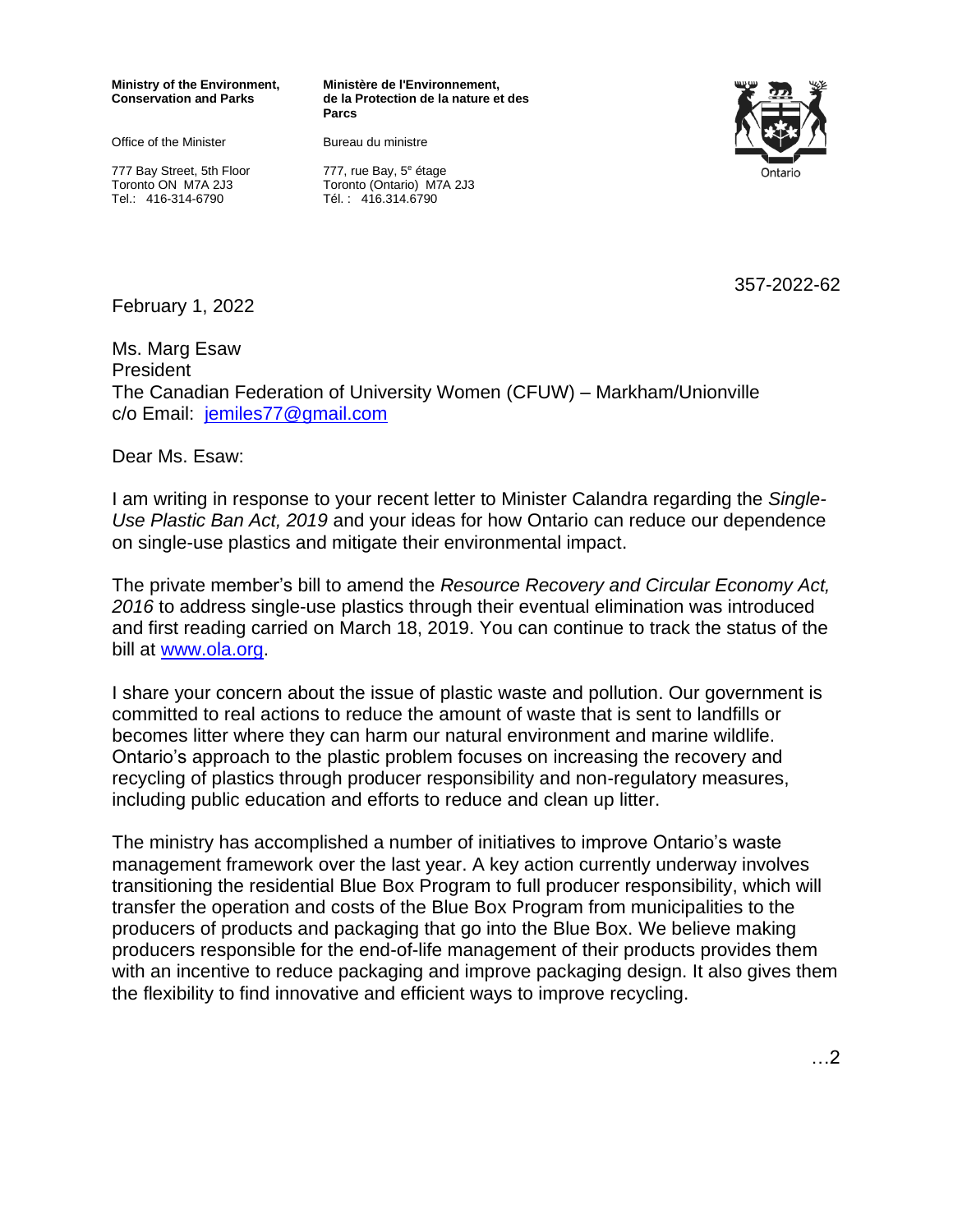Ms. Marg Esaw Page 2.

In particular, the Blue Box regulation sets diversion targets that are some of the highest in North America. These enforceable targets will drive collection from more sources while helping reduce litter.

The ministry knows consumers are looking for more sustainable alternatives to singleuse plastics such as compostable products and packaging. That is why we are working with the federal government, compostable product manufacturers, processing facilities, municipalities, and standard setting and certification bodies to actively conduct pilot testing of compostable products and packaging in Ontario organic waste processing facilities to see how these materials break down. We are also working with the federal government and others to look at standards so that these emerging and innovative materials that may replace single-use plastics can be managed appropriately.

At the national level, Ontario continues to collaborate with its federal, provincial and territorial partners through the Canadian Council of Ministers of the Environment (CCME) to implement the Zero Plastic Waste Action Plan, a comprehensive action plan to implement the Canada-wide Strategy on Zero Plastic. We are also working with the federal government through CCME to develop guidance for the use of labels and terms such as recyclable, compostable and biodegradable in order to facilitate a common understanding and better inform purchasing, recycling or disposing of these products. The guidance will assist jurisdictions and those that manage waste on how to communicate to consumers and how these products should be properly managed at their end of life.

Your letter mentions the need for increased public education as a key step in reducing plastic waste and pollution. I want to let you know that Ontario has established an official Provincial Day of Action on Litter. The Day of Action goes beyond encouraging litter cleanups – it is an annual event to bring attention to the impact waste and litter has on our environment, and what we can do to stop it every day of the year. The Provincial Day of Action on Litter is officially recognized in the province on the second Tuesday of May each year.

COVID-19 has shown the importance of plastic products in our daily lives, in the medical community and preventing the spread of infections. Given the benefits, it is important that we responsibly manage plastics to allow their beneficial uses while minimizing risks to the environment.

If you have any further questions please feel free to contact Charles O'Hara, Director of the ministry's Resource Recovery and Policy Branch, at 647-202-7719 or by email at Charles.O'Hara@ontario.ca.